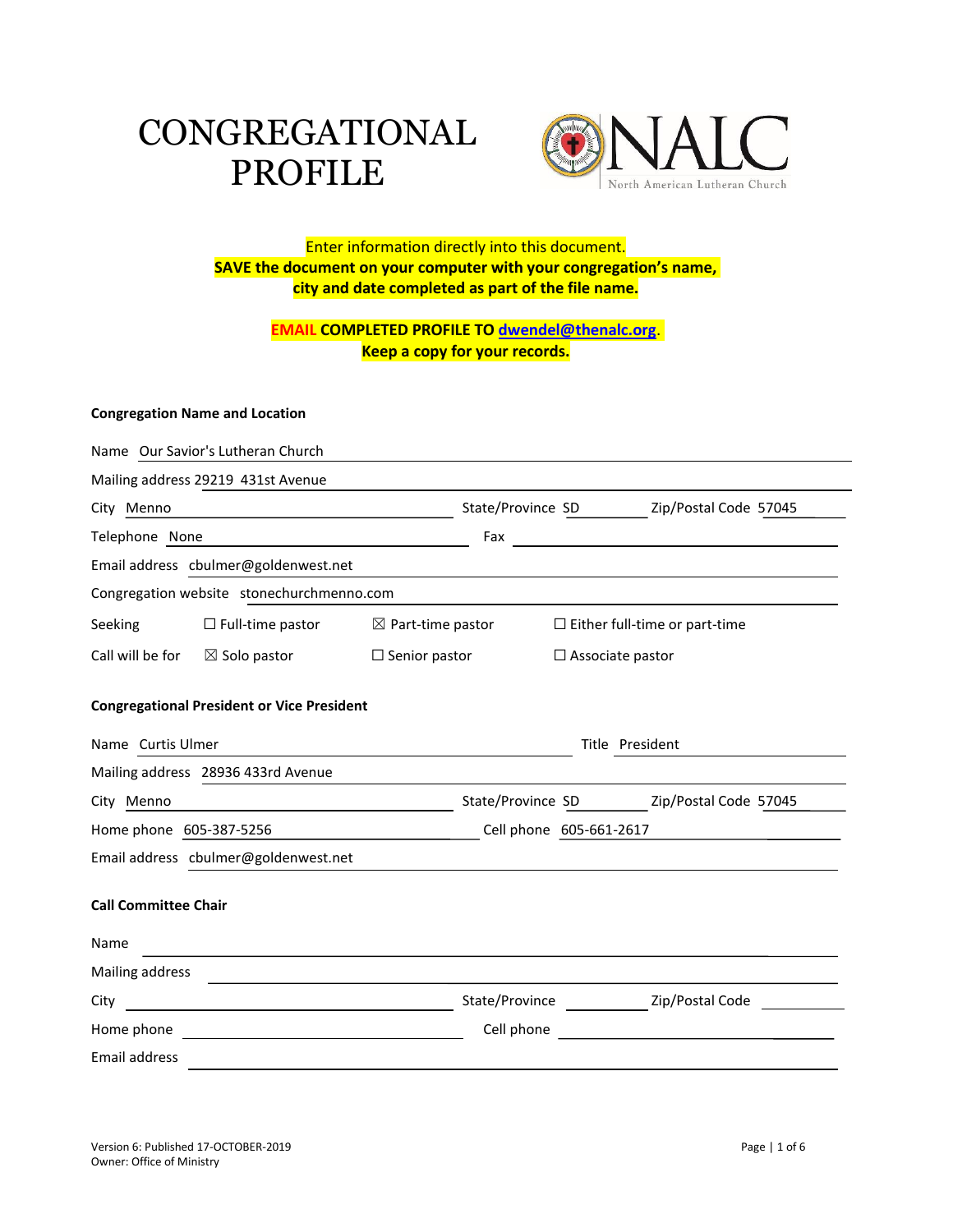#### **Congregational Demographics**

| Number of <b>paid</b> staff (full- or part-time): Clergy | 1 part time                      | Lay professionals |
|----------------------------------------------------------|----------------------------------|-------------------|
|                                                          |                                  |                   |
| Average worship attendance 10                            | Average Sunday school attendance |                   |

### **Indicate the type of community in which your congregation is located (is it small town, small city, suburban, large city, farming, industrial, etc.).**

Rural community-farming-six miles south of Menno

#### **Describe the congregation's ethnic composition and age distribution.**

Mostly German, farmers, ages 50-80

#### **Does the congregation have a clear vision for mission — a clear and shared understanding of where God is leading you? If so, state it as succinctly as possible.**

Basically to share God's word

#### **What are the primary goals of your congregation?**

Christian fellowship and sharing God's word

#### **Describe your congregation's worship practice (liturgy, hymns, vestments, music, hymnals, and frequency of Holy Communion).**

Holy Communion once a month. We use four different hymnals; WOV, LBW, Reclaim, and The Other Songbook. Liturgy is spoken. We use familiar hymns.

#### **Describe your congregation's Christian education ministry.**

We have Bible Fun Days (VBS) for members children and community kids.

#### **Describe the congregation's current activities for mission and outreach. We have an Old Fashioned Christmas worship service.**

**The NALC is committed to moving away from an institutional understanding of the Church, to the biblical commission to be a community of followers of Jesus who focus on being disciples and making disciples. Which best describes your congregation's understanding of this movement? [Type an X by the appropriate response]**

- $X$  Totally unaware
- **IFF** Have heard about it
- **Example 20** Have been involved personally
- Some in the congregation are involved, some aren't
- Congregation understands, is on-board and involved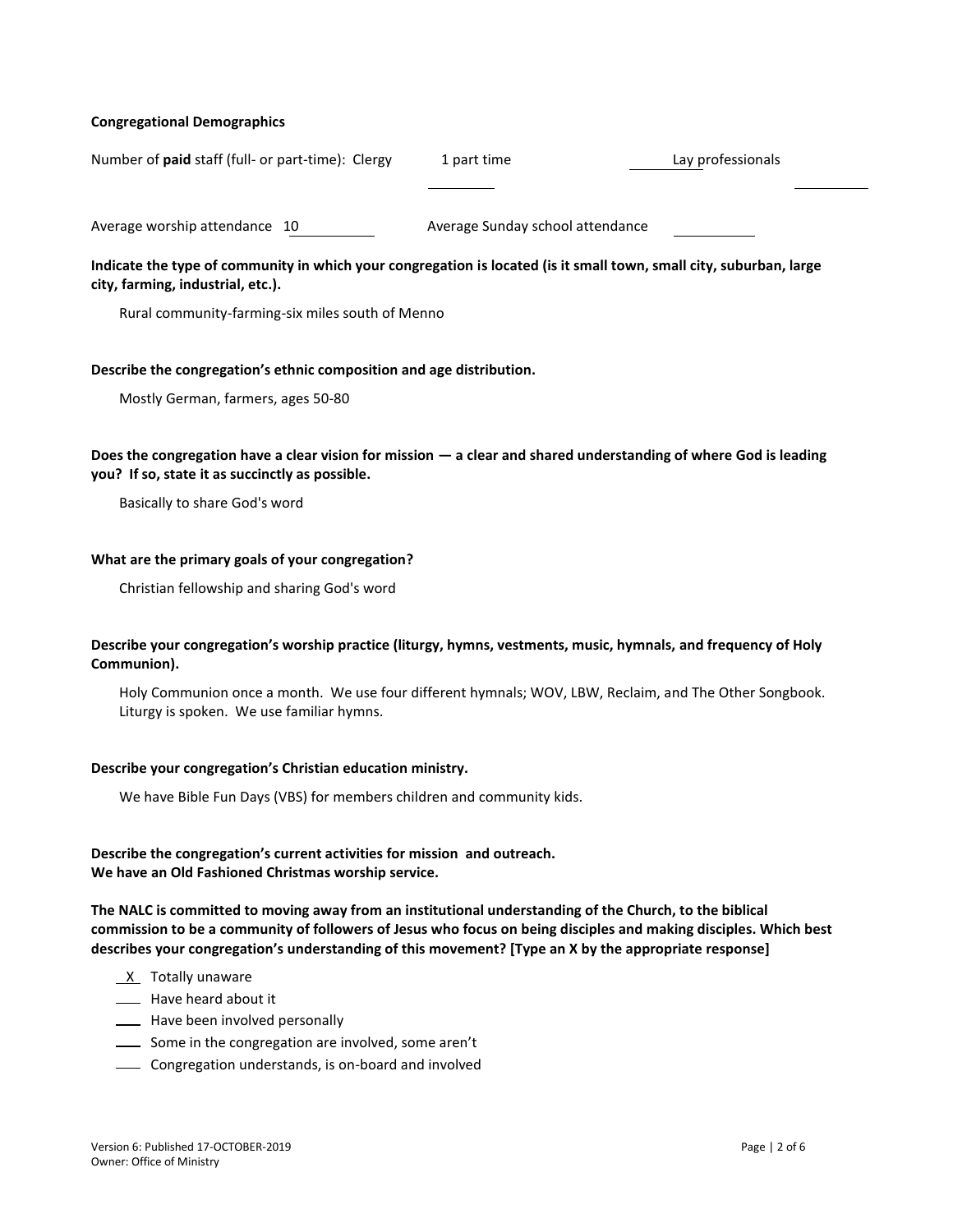#### **List the** *Top Five Things* **your congregations hopes for in its next Pastor**

- 1. Simple and down to earth
- 2. Easy to understand sermons
- 3. Personable and easy to talk to
- 4. Preaches from the Scriptures
- 5. Ties the Scripture in with current day events

#### **What were the three most significant events in your congregation's history? Provide the years in which these events happened and why they are important to your congregation.**

10-10-21. 150th anniversary of Our Saviors Jan 28th, 1920. Two little churches joined to form our Saviors and build. Dec 25th, 1871. Formation of the first church These dates brought our forefathers together-the last bringing past pastors and members together, all to worship our Lord.

# **Has your congregation participated in the Congregational Workshop Preparatory to the Call Process? [Type an X by the appropriate response]**

 **Yes x No**

**What were the three most significant results of the workshop?**

- 1. [enter text]
- 2. [enter text]
- 3. [enter text]

#### **Describe the nature and extent of any significant current or recent conflict in the congregation. Is this conflict resolved, or ongoing? If resolved, how was it resolved?**

Have none

# **How does your congregation handle conflict/tension? Which of the following do you think best describes your congregation? [Type an X by the appropriate response]**

- $\perp$  As a church, we respect and listen to each other and work things through without generating divisiveness.
- As a church, we try to respect and listen to each other, but it is not uncommon for differences of opinion to be a problem and for some people to choose sides. Some have left our church because of conflict.
- **Conflict hurts our sense of unity, but we tend not to talk about it.**
- Painful experience with conflict has been present, but it has been worked through, and we have learned from the experience.
- We have had some painful experiences with conflict, and they linger in the background.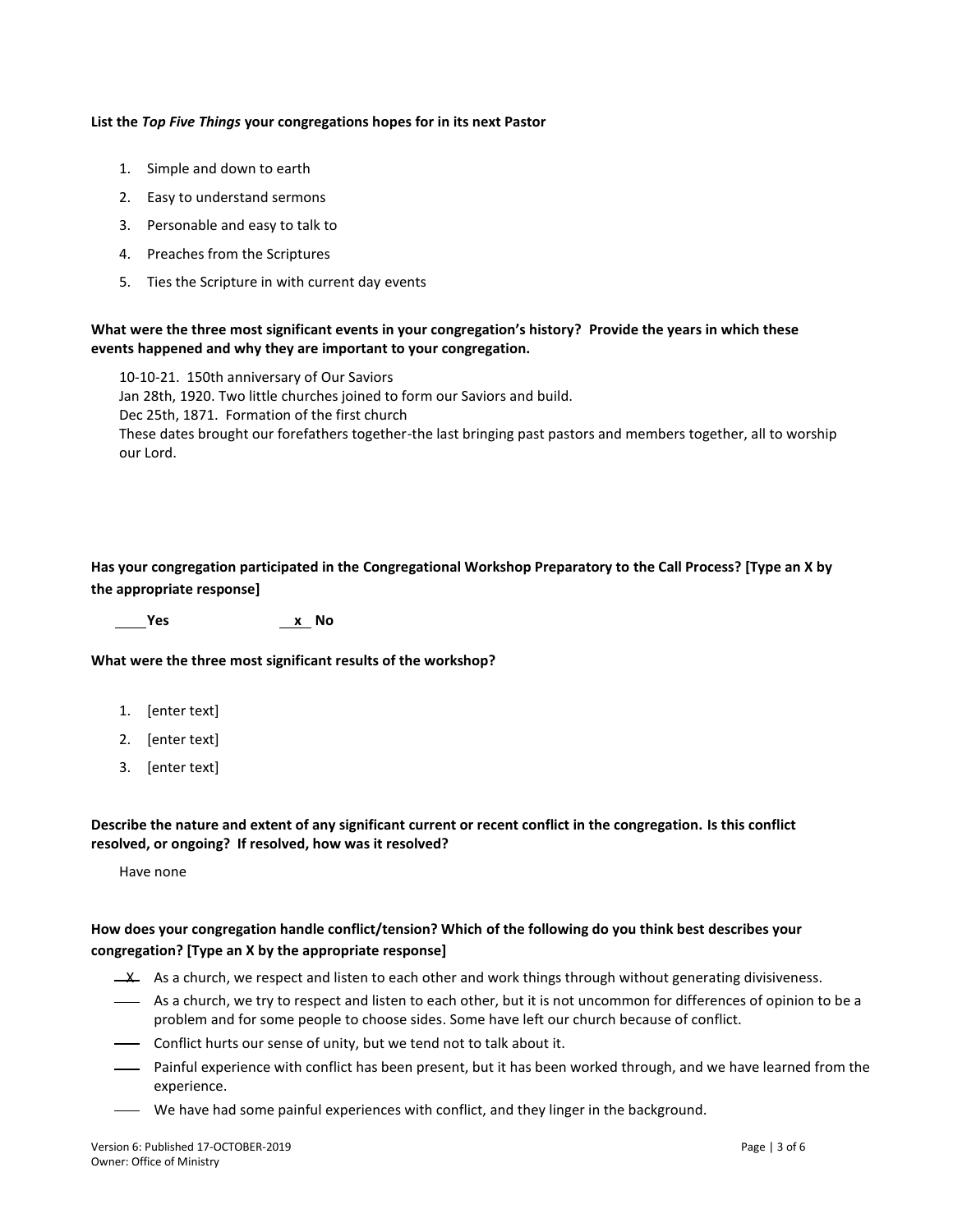Open conflict is present, and we need a minister who can help us deal with it.

Other (describe)…...

**What was the nature of the relationship between your last pastor and the congregation? Positive? Struggling? Cooperative? Tense?**

Very positive.

**How did your council/congregational leaders work together with your last pastor? [Type an X by the appropriate response]**

- **-** Leadership is shared, with shared decision-making
- Pastor makes important decisions
- $\rightarrow$  Council makes decisions with pastoral input
- **-** Council makes decisions without pastoral input

#### **Is your pastor a member of council with: [Type an X by the appropriate response(s)]**

X Voice \_\_\_\_\_\_Vote

#### **Congregational finances**

Total budget for last fiscal year: \$ 20,000.00

Benevolence to the North American Lutheran Church: \$ 150.00

Other benevolence: \$ 150.00 to Solo Publishing and \$661.64 to other places

Total debt of the congregation: \$ None

Total savings, reserves, and endowments: \$ 84,590.00

#### **Compensation of Last Pastor**

| Salary: \$1,100 a month paid to Grace Lutheran plus our mileage paid directly to pastor. | Parsonage/housing |  |  |
|------------------------------------------------------------------------------------------|-------------------|--|--|
| allowance: \$                                                                            |                   |  |  |
| Social security offset: \$                                                               | Pension: \$       |  |  |
| Health Insurance: \$                                                                     | Vacation:         |  |  |
| Continuing education (time/funding):                                                     |                   |  |  |
| Travel reimbursement:                                                                    |                   |  |  |
| Other:                                                                                   |                   |  |  |